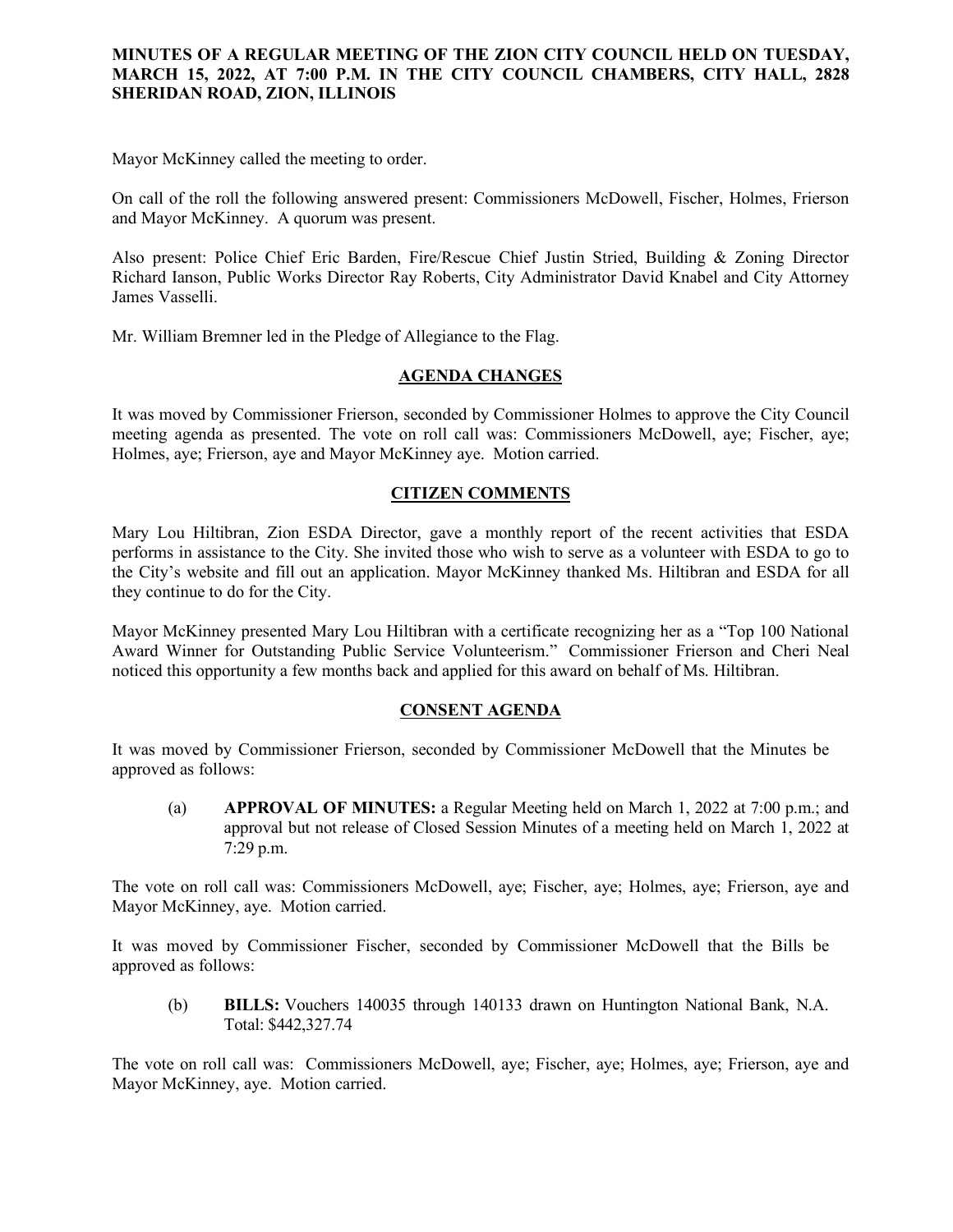# **RESOLUTION/AMENDING THE PERSONNEL AUTHORIZATION**

A memo (22-DOC-17) was received from Administrator Knabel regarding changes to the Personnel Authorization. Administrator Knabel stated in prior years, they attempted to transition full-time administrative roles to part-time in an effort to cut the budget. Unfortunately, this has resulted in negative consequences to City operations. There has also been difficulty in retaining quality employees, losing them to full-time positions elsewhere, resulting in time lost training those people as well as time spent training new employees. Additionally, many administrative functions then fall on the burden of department heads and supervisors which takes them away from their primary jobs. He presented the proposed changes to the personnel authorization which will add the full-time administrative positions back to public works, accounts & finance, and fire/rescue respectively. He also requested the addition of a senior accountant position in the accounts & finance department to plan for key employee succession in the future and continuity of operations within the department.

It was moved by Commissioner Fischer, seconded by Commissioner Holmes, that a Resolution (22-R-1) be passed amending the Personnel Authorization as presented. The vote on roll call was: Commissioners McDowell, aye; Fischer, aye; Holmes, aye; Frierson, aye; and Mayor McKinney aye. Motion carried. Resolution passed.

# **ORDINANCE/EMERGENCY SIREN MAINTENANCE CONTRACT**

A memo (22-DOC-18) was received from Chief Stried requesting approval of an annual maintenance contract for the City's emergency notification sirens. Fulton Siren Services has been the contracted provider for this item for the past few years. Chief Stried recommends approval of the contract in the amount of \$1,491.28. This is a budgeted ESDA item; Emergency Notification.

It was moved by Commissioner Frierson, seconded by Commissioner McDowell that an Ordinance (22-O-7) be passed authorizing, approving and ratifying an Emergency Siren Maintenance Service Agreement between the City of Zion and Fulton Siren Services to perform maintenance for the City of Zion Outdoor Warning Siren System. The vote on roll call was: The vote on roll call was: Commissioners McDowell, aye; Fischer, aye; Holmes, aye; Frierson, aye and Mayor McKinney, aye. Motion carried. Ordinance passed.

# **MEMORANDUM OF UNDERSTANDING/DEPARTMENT OF JUSTICE/ASSISTANCE GRANT POLICE DEPARTMENT**

A memo (22-DOC-19) was received from Chief Barden requesting approval of a memorandum of understanding (MOU) between the City of Waukegan, the County of Lake and the City of Zion regarding the 2021 Edward Byrne Memorial Justice Assistance Grant (JAG). The grant is awarded annually by the US Department of Justice. The City of Waukegan completes the application for the grant on behalf of the signed parties and funds are distributed to the parties through the City of Waukegan. The MOU is necessary for the City of Waukegan to act as the fiscal agent for the grant. The City of Zion has been awarded a grant in the amount of \$11,745, of that amount, \$2,000 will be forwarded to the Lake County's State's Attorney's office. The police department has used this grant in the past to pay for equipment installed in squad cars and a speed radar trailer. They are currently considering purchasing updated equipment in the training room; a ballistic shield, riot munitions and gear.

It was moved by Commissioner Frierson, seconded by Commissioner McDowell that an Ordinance (22-O-8) be passed approving and authorizing a certain Memorandum of Understanding between the City of Waukegan, Lake County and the City of Zion in order to receive \$11,745.00 in JAG grant funds. The vote on roll call was: Commissioners McDowell, aye; Fischer, aye; Holmes, aye; Frierson, aye; and Mayor McKinney, aye. Motion carried. Ordinance passed.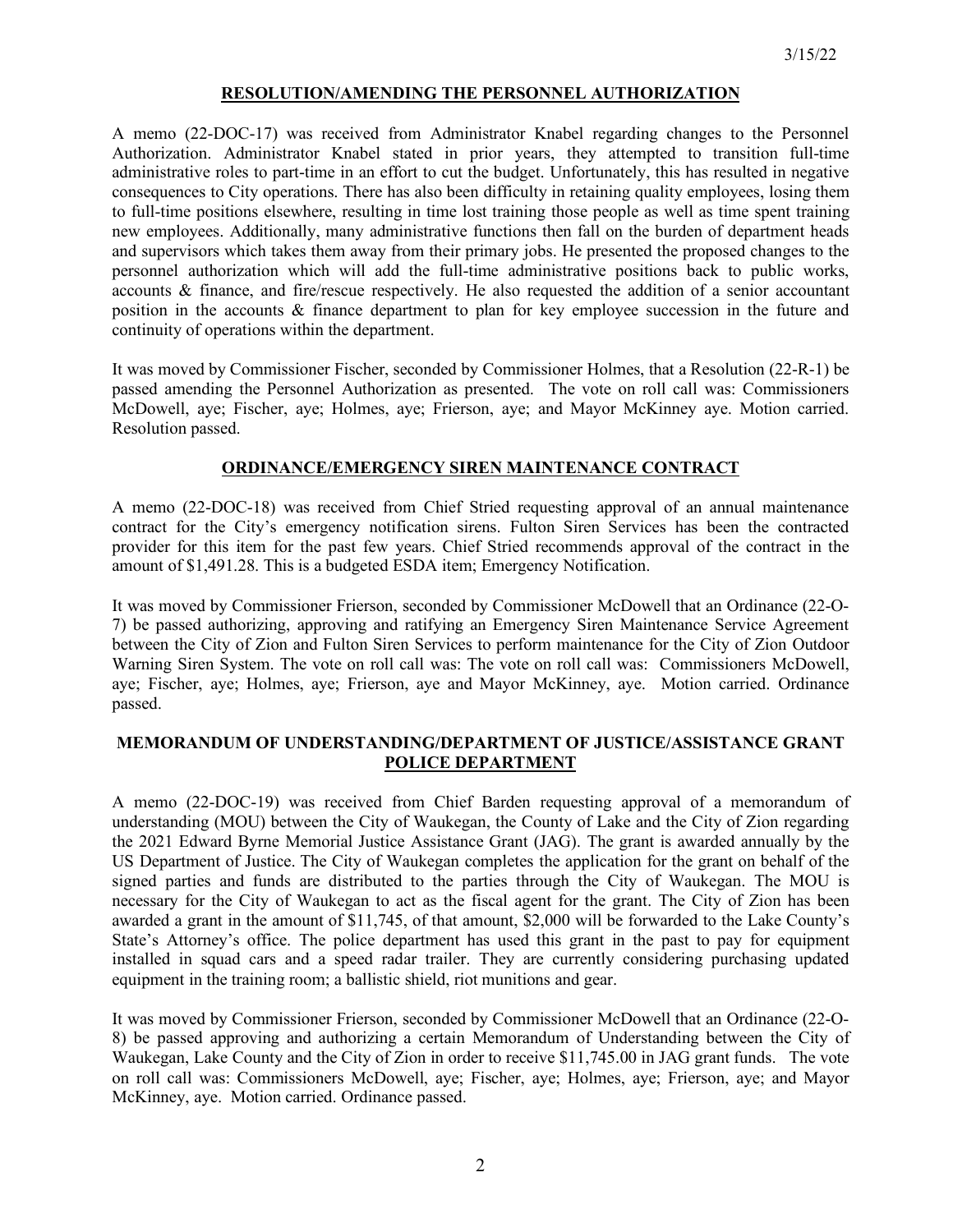# **2022/2023 HEALTH/DENTAL/LIFE INSURANCE RENEWAL**

A memo (22-DOC-20) was received from Administrator Knabel regarding insurance quotes for the 2022/2023 health, dental and life insurance policies. Administrator Knabel stated the City's insurance broker, Assurance Agency received quotes to renew the City's current health, dental and life insurance policies. The health insurance results came back at a 21.89% increase but the Broker negotiated it down to a 13.25% increase. Quotes from United and Humana were increases of 25.8% and 144% respectively. This results in an increase of \$180,000. The City is self-insured for dental claims but uses Guardian as the underwriter and for processing and administering all claims. Their renewal came back with a reduction in the administrative fees of 1.59% but premium equivalents overall will increase 2.2%. The life insurance is currently under a rate guarantee until 5/1/23 with Blue Cross, Blue Shield so no action is necessary at this time. Administrator Knabel recommends renewing health insurance with Blue Cross/Blue Shield and dental insurance as presented for the year ending April 30, 2023.

It was moved by Commissioner Fischer, seconded by Commissioner McDowell, to accept the proposal of Assurance Agency for the renewal of employee medical with Blue Cross Blue Shield of Illinois (BCBS) and dental insurance with Guardian Dental, effective May 1, 2022 to May 1, 2023 as presented. The vote on roll call was: Commissioners McDowell, aye; Fischer, aye; Holmes, aye; Frierson, aye and Mayor McKinney, aye. Motion carried.

# **RECRUITMENT SERVICES/CLIFTONLARSONALLEN LLP**

A memo (22-DOC-21) was received from Administrator Knabel regarding a proposal from CliftonLarsonAllen LLP for recruitment services for a Senior Accountant position with the City of Zion. Administrator Knabel stated Zion has not always been the best with succession planning for key employees with the City and are trying to plan better for the future. Within the finance department there is a need for someone with specialized accounts and finance skills that will be able to fill the role of the Assistant Finance Director position when she chooses to retire. In the meantime, the position will shadow the current Assistant Finance Director to learn roles and responsibilities necessary to fill in for that position in the event of absence. Additionally, they will learn all of the operational duties throughout the rest of the department to be able to cover those functions if necessary. Due to the nature of the position, they felt they needed a broad range of potential candidates and currently does not have the capacity to reach that talent pool. He reached out to CliftonLarsonAllen and met with them to discuss the services they provide. He was very impressed with the comprehensive approach they take as well as how much burden it would remove from City staff in the process. As the City is clients of theirs, they are also receiving these services at a discounted rate from typical recruitment services. He recommended that the City engage CliftonLarsonAllen as presented for recruitment services for the Senior Accountant position within the City of Zion. The cost for this service will be \$18,000 and offer a 4-month guarantee if the candidate does not work out and will begin the process over again. Commissioner Fischer noted that he works in HR and the price for the service is indeed a discount for a service like this. He stated it is worth the money to get a team to help recruit this position.

It was moved by Commissioner Fischer, seconded by Commissioner Holmes, to accept the proposal of CliftonLarsonAllen LLP for recruitment services for a Senior Accountant position with the City of Zion. The vote on roll call was: Commissioners McDowell, aye; Fischer, aye; Holmes, aye; Frierson, aye and Mayor McKinney, aye. Motion carried.

# **TABULATION OF BIDS/REPLACEMENT OF COUNCIL CHAMBERS FURNACE & A/C**

A Tabulation of Bids (22-DOC-22) was received from Director Ianson regarding the replacement of the Council Chambers furnace and air conditioning. Director Ianson stated the City received two bids: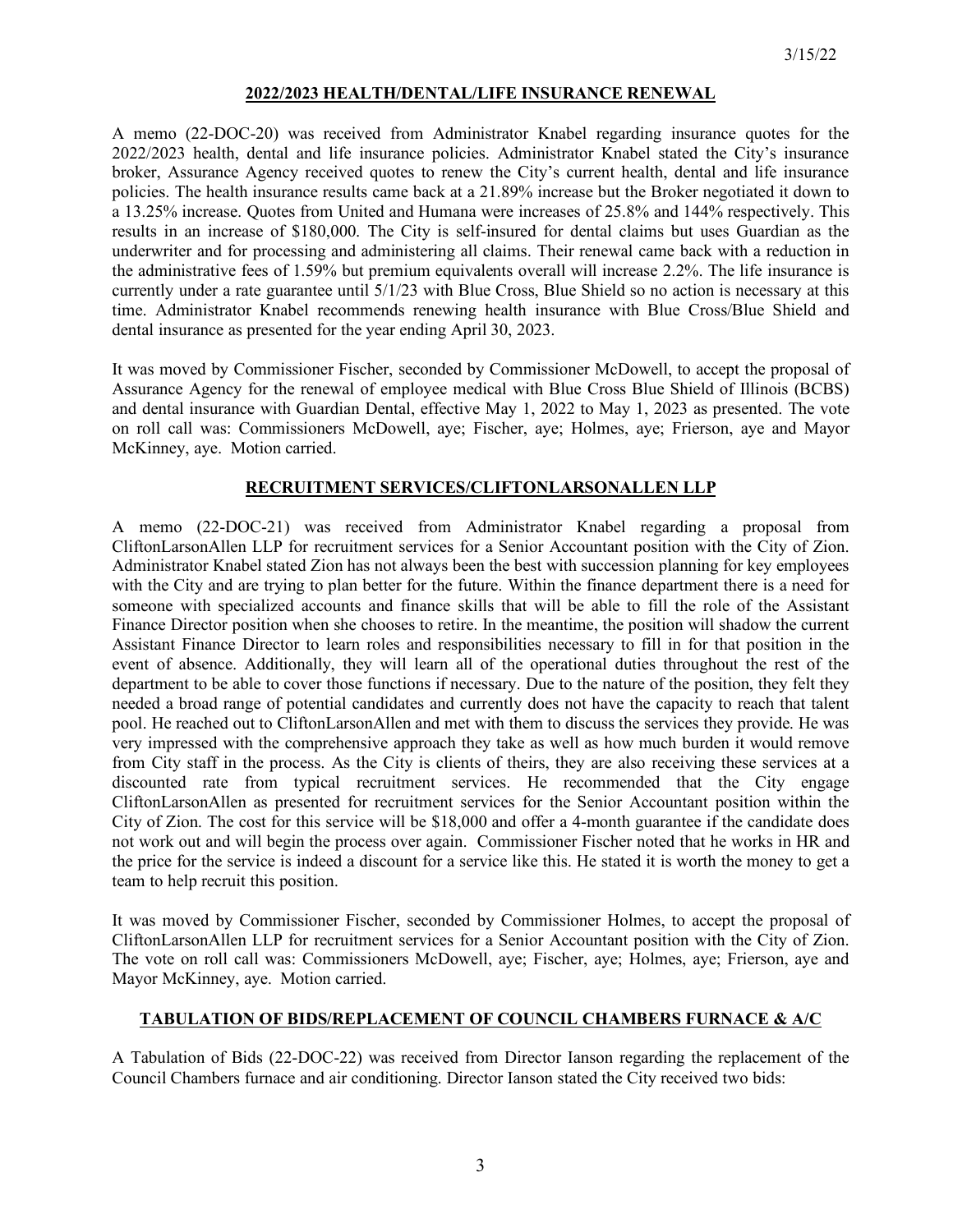Northern Weathermakers, Inc. \$18,654.84 Cahill Heating and Air Conditioning  $$7,860.00$ 

Due to such a discrepancy in the bids, Staff is recommending to reject all bids and re-advertise to have an opportunity to review additional bids. Commissioner Fischer asked how old the current unit was. Director Ianson stated it was installed in the early 90s.

It was moved by Commissioner Holmes, seconded by Commissioner Frierson, to reject all bids and readvertise for the replacement of the Council Chambers furnace and air conditioning. The vote on roll call was: Commissioners McDowell, aye; Fischer, aye; Holmes, aye; Frierson, aye and Mayor McKinney, aye. Motion carried.

# **APPOINTMENT/LIQUOR CONTROL COMMISSION**

Mayor McKinney stated a vacancy was left on the Liquor Control Commission with the passing of member Nadine Thorn. He is recommending the appointment of Beverly Mull as a replacement. Ms. Mull has lived in the Zion community all her life. She is heavily involved in the community and is very passionate about Zion.

It was moved by Commissioner Holmes, seconded by Commissioner McDowell to approve the appointment of Beverly Mull to the Liquor Control Commission. The vote on roll call was: Commissioners McDowell, aye; Fischer, aye; Holmes, aye; Frierson, aye and Mayor McKinney, aye. Motion carried.

## **DEPARTMENTAL COMMENTARY**

Director Ianson asked that residents help keep the City clean by picking up trash around their homes now that the snow has melted.

Director Roberts stated he has been receiving inquires on the leaf program. The program does not officially start until the end of April but collection of landscape and bagged yard waste begins April 1<sup>st</sup>. He also received inquiries regarding potholes. He stated that are not ignoring the potholes but it will be another month before the plants open up for hot mix. If using cold patch and it gets wet underneath, the patch will likely pop itself out. Additionally, he noted that he has seen lots of individuals out cleaning and raking the catch basins and thanked them for their efforts.

Chief Stried reminded residents that burning of yard waste is prohibited in Zion. This is for the safety and health risks of residents. Recreational burning is permitted but the guidelines of City ordinances must be followed. Additionally, he offered congratulations to Mary Lou Hiltibran for her recognition and added that the additional members of ESDA are equally as important.

Chief Barden acknowledged that Zion has been in the news recently regarding recent crimes. He thanked his staff as it has been a busy couple of weeks. He feels the officers have responded respectfully.

Administrator Knabel stated the taxing bodies recently had their State of the Community event at Zion-Benton High School. One hundred people from the public attended and they brainstormed together to see how to make things better and safer in Zion. They are in the process of compiling the information derived from the event and will be coming out with the results. They are planning on having another event and would love to see it continue to grow. Mayor McKinney asked Administrator Knabel how the group was formed. Administrator Knabel stated a few years ago the staff from the taxing bodies came together to try and find ways that they could collaborate on things as each taxing body has their own strengths to share. Key staff members have been meeting since then to brainstorm the different priorities in the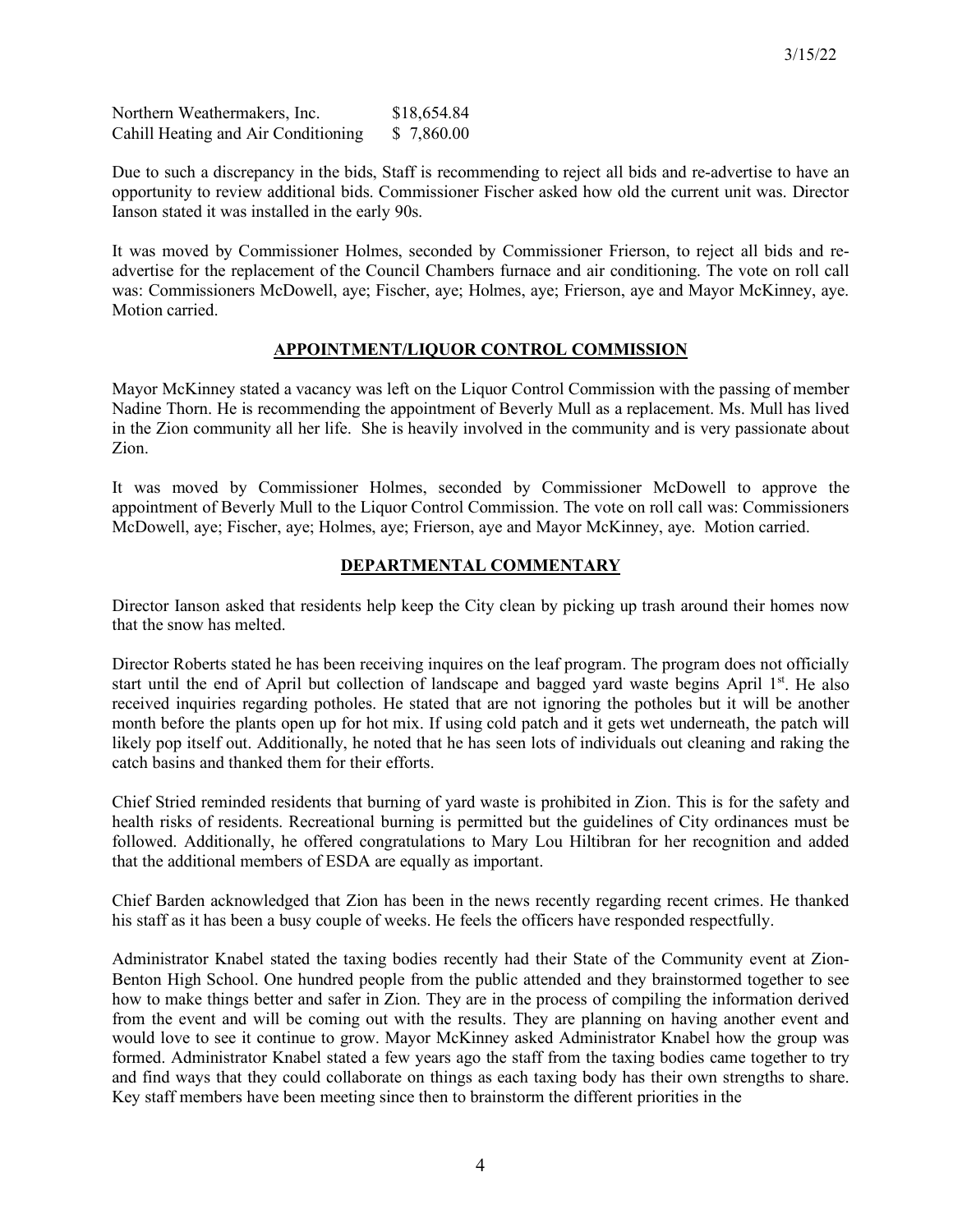community. They have continued to be a support group for each other. The idea for the State of the Community event was to be able to share what they have been doing with the community. They shared their successes, future ideas and information with the public. Commissioner McDowell noted that it was a great event.

In honor of Women's History Month, Commissioner McDowell shared information about Ellen Lloyd, a Zion midwife who was born in England and came to Zion in 1906. By 1918, she had delivered 515 babies and only 3 mothers died in childbirth. She had a .5% maternal mortality rate compared to the National rate of 15%. She was said to have delivered over 2500 babies between 1909 and 1966.

Commissioner Frierson congratulated Mary Lou Hiltibran and the ESDA volunteers. Additionally, he acknowledged that Zion officers have been putting in a lot of work and was not going unnoticed. He also noted that he was able to meet some new residents at the State of Community event who shared that it was the people that attracted them to Zion.

Commissioner Fischer commended the Mayor for selecting Beverly Mull to serve on the Liquor Control Commission.

Commissioner Holmes also commended the Mayor for appointing Beverly Mull to the Liquor Control Commission as she has served with Ms. Mull on the Library Board and noted that she has a compassion for both Zion and the children. Additionally, she thanked Mary Lou Hilitibran for her service to the community. She also offered the possibility of bringing children to the next State of Community event to get their perspective on things.

Mary Lou Hiltibran stated she has been on ESDA for 30 plus years and has seen how Zion has changed. She has noticed recently that citizens in the community are thanking them for their service. She believes residents want to help and they watch the way the Police and Fire treat their citizens.

Mayor McKinney stated they talked about having more community meetings prior to COVID. As the leadership group evolved they have been able to communicate as a unit. They are reflections on what is going on in Zion. The leaders are able to now refer residents to the proper areas in the community. He believes residents are an integral part of a positive change in the community.

#### **ANNOUNCEMENTS**

| April 5  | $7:00$ p.m.                | Zion City Council Meeting                                |
|----------|----------------------------|----------------------------------------------------------|
| April 12 | $6:00$ p.m.                | Township Annual Town Meeting                             |
| April 15 |                            | City Offices Closed for the Holiday                      |
| April 19 | $6:00$ p.m.<br>$7:00$ p.m. | Zion Township Board Meeting<br>Zion City Council Meeting |

#### **CLOSED SESSION**

It was moved by Commissioner Fischer, seconded by Commissioner Holmes that the Council recess to Closed Session at 7:49 p.m., pursuant to 5 ILCS 120/2 "Open Meetings", for the discussion of filed, pending and/or probableor imminent litigation, collective bargaining and personnel. The vote on roll call was: Commissioners Frierson, aye; McDowell, aye; Fischer, aye; Holmes, aye; and Mayor McKinney, aye. Motion carried.